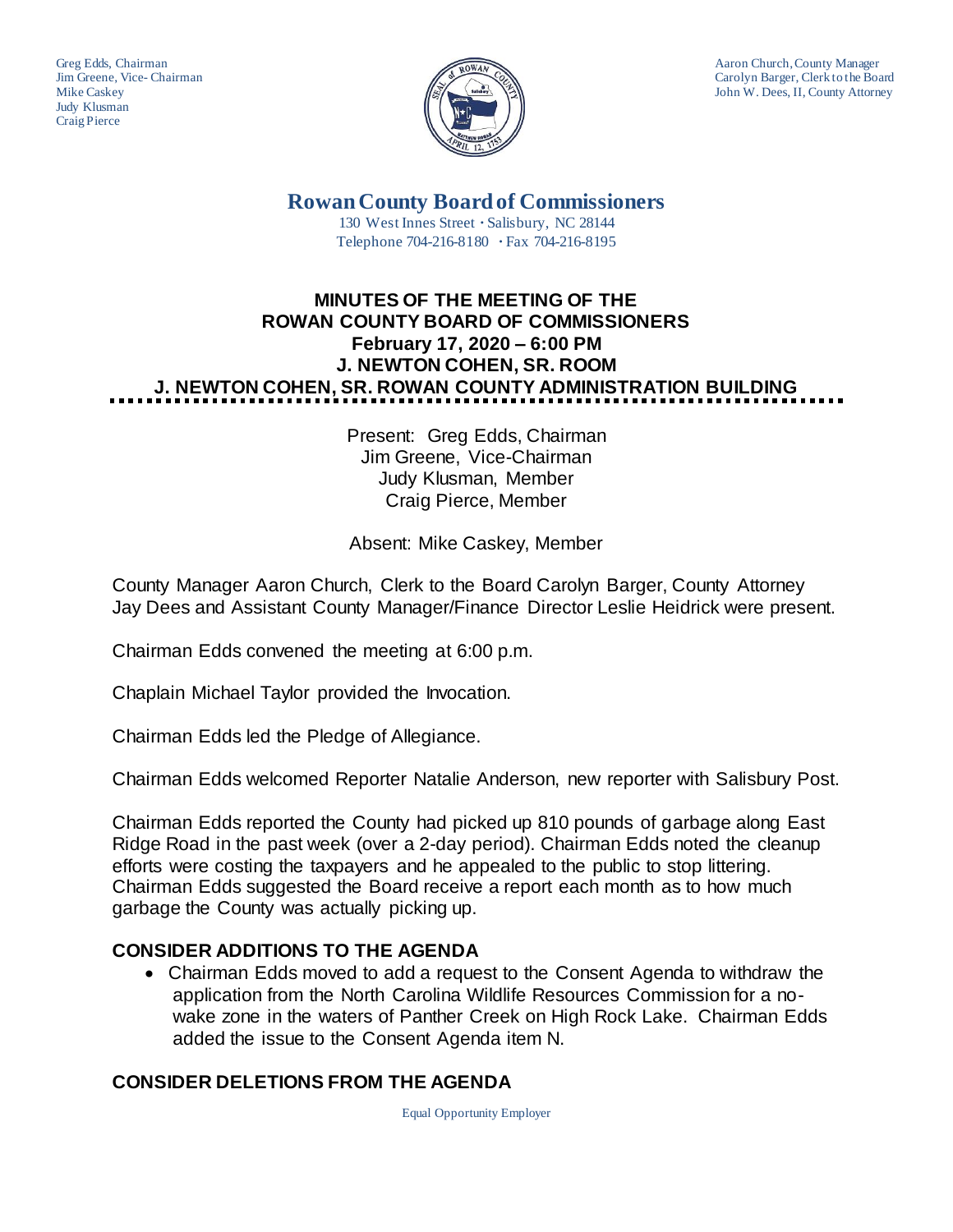There were no deletions from the agenda.

#### **CONSIDER APPROVAL OF THE AGENDA**

Commissioner Klusman moved, Commissioner Greene seconded and the vote to approve the agenda passed unanimously (4-0).

#### **CONSIDER APPROVAL OF THE MINUTES**

Commissioner Klusman moved, Commissioner Greene seconded and the vote to approve the minutes of the February 3, 2020 Commission Meeting passed unanimously  $(4-0)$ .

## **1. CONSIDER APPROVAL OF CONSENT AGENDA**

Commissioner Klusman moved approval of the Consent Agenda as amended. The motion was seconded by Commissioner Greene and passed unanimously (4-0).

The Consent Agenda consisted of the following:

- A. The Duke Endowment Healthy People, Healthy Carolinas Grant
- B. Community Health Grant Year Three Continuation Application
- C. Heplisav-B Vaccine
- D. Fee and Financial Policy
- E. Interlocal Detention Center Agreement With Cabarrus County
- F. Consider Second Vote to Approve STA 02-19
- G. Home and Community Care Block Grant Advisory Committee Appointment
- H. Tax Refunds for Approval
- I. Schedule Public Hearing for March 2, 2020 for HOME Funding Action Plan
- J. Change Order for Library West Branch
- K. Request for Public Hearing for 'Project Toaster'
- L. Donation of Parcel 032 065 to The Town of Spencer, NC
- M. Proclamation Honoring Salisbury Post Journalist Mark Wineka
- N. Withdrawal of Application from North Carolina Wildlife Resources Commission for No-Wake Zone in Waters of Panther Creek on High Rock Lake (addition to the Consent Agenda)

## **2. PUBLIC COMMENT PERIOD**

Chairman Edds opened the Public Comment Period to entertain comments from any citizens wishing to address the Board. With no one coming forward, Chairman Edds closed the Public Comment Period.

## **FINANCIAL REPORTS**

Assistant County Manager/Finance Director Leslie Heidrick presented financial graphs that depicted the following information:

- Annual Cumulative Current Year Property Tax Comparisons as of December in FY 2020 - \$70,028,660
- Monthly Current Year Property Tax Collections As a Percentage of Budget as of December in FY 2020 – 14.04%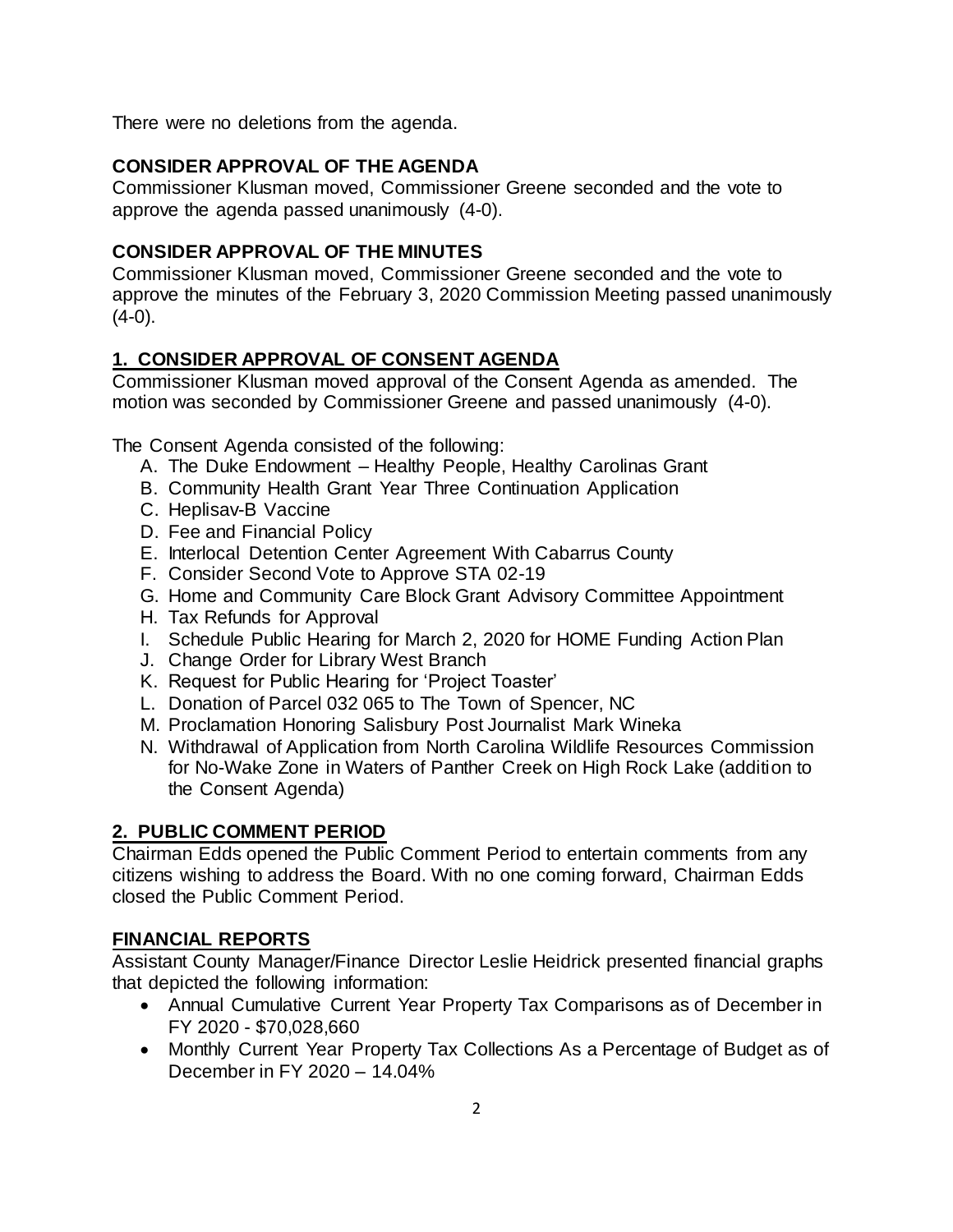- Annual Cumulative Sales Tax Comparisons as of October in FY 2020 \$9,295,800
- Annual Cumulative Revenue Comparisons as of January FY 2020- \$98,498,079
- Annual Cumulative Expenditure Comparisons as of January FY 2020- \$83,445,971

#### **CONSIDER APPROVAL OF BUDGET AMENDMENTS**

Finance Director Leslie Heidrick presented the following budget amendments for the Board's consideration:

- Social Services Expenditures and/or revenues revised based on Funding Authorizations received from the State. Funding authorizations reflect the actual amount received and may increase/decrease the original budget estimate - \$79,857
- Finance To appropriate fund balance for public safety capital projects for a new Single Phase UPS for the Youngs Mountain tower site - \$23,000
- To transfer funds to complete RCCC's roofing project that was budgeted during FY 2019 - \$179,310
- Finance To de-obligate Emergency Services unspent NC Tier II Grant, number T-2-2019, funds - \$107
- Sheriff Recognize SCAAP Grant funds received and budget to appropriate accounts - \$16,932
- Finance Budget the NRA Foundation Grant awarded to Rowan County Cooperative Extension and accepted by the BOC on 2/03/20 - \$768
- Finance Recognize reserved funds from FY 2019 for Animal Services Grants and donations. Reserved funds represent money received by a Department for a restricted purpose. The funds that have not been spent by year-end are budgeted for expenditure in the new fiscal year. \$47,786
- Finance Budget for bank attorney fees and title insurance paid with proceeds at August 15, 2019 RSS/RCCC loan closing and to adjust general ledger accounts  $-$  \$6,519,220

Commissioner Pierce moved approval of the budget amendments as presented. The motion was seconded by Commissioner Klusman and passed unanimously (4-0).

## **ADJOURNMENT**

There being no further business to come before the Board, Commissioner Pierce moved to adjourn at 6:11 p.m. The motion was seconded by Commissioner Klusman and passed unanimously (4-0).

Respectfully Submitted,

audern Larger

Carolyn Barger, MMC, NCMCC